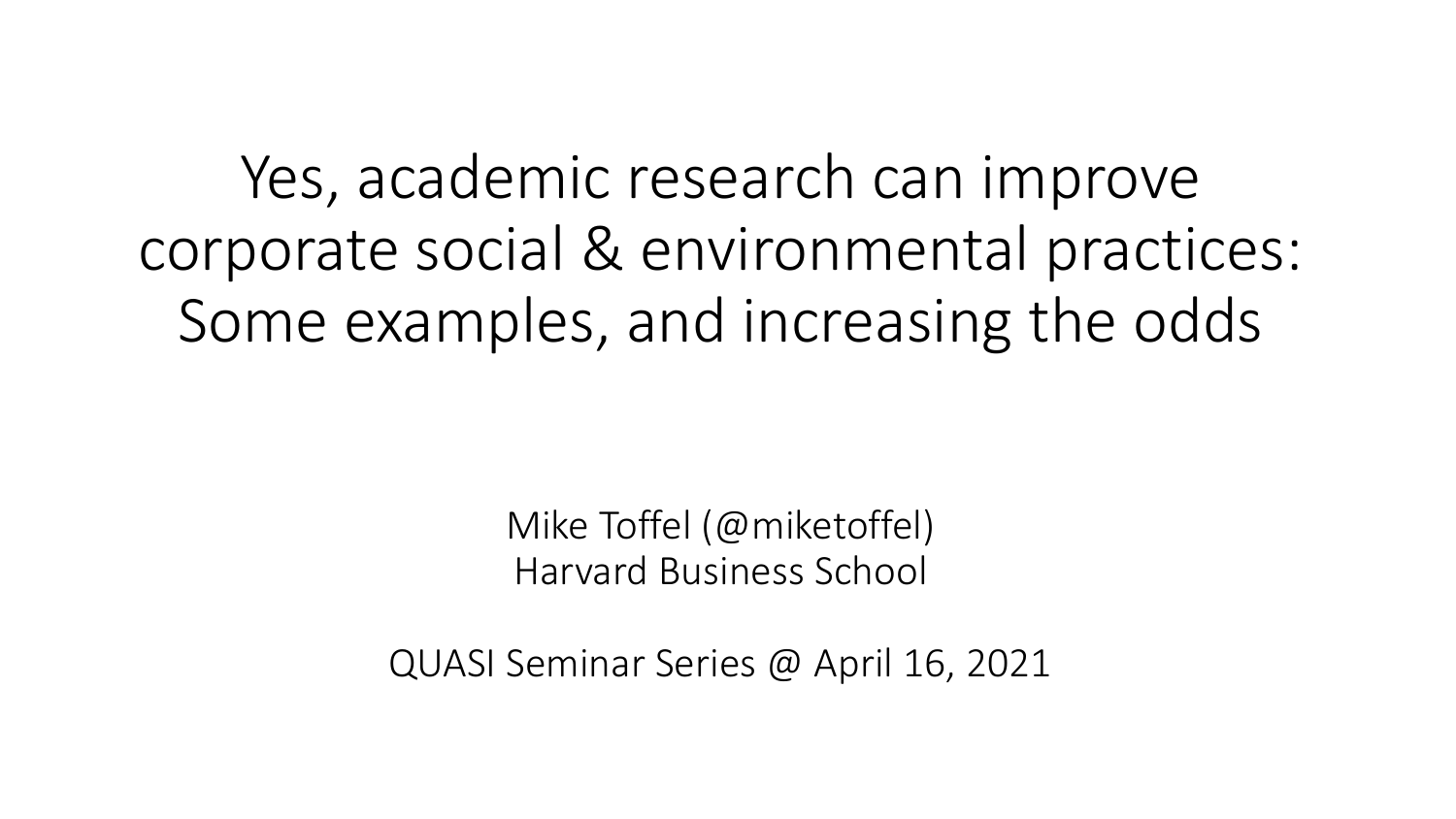## Yes, research can improve corporate social and environmental practices

#### **Some examples**

- King & Lenox "Industry Self-Regulation without Sanctions" led the chemical industry to improve its *Responsible Care* program
- Pacala & Socolow: climate stabilization wedges widely referred to by policymakers
- Eccles, Ioannou, & Serafeim: sustainability alpha widely referenced in sustainability finance practitioners
- Levine, Toffel, & Johnson: OSHA inspections reduce injuries referenced by OSHA director, Congressional testimony, Federal Register
- Short, Toffel & co-authors: improving social auditing practices referenced by brands & social auditors Not just peer reviewed work: Engagement as experts

Beyond sustainability…balanced scorecard, innovator's dilemma, Milton Friedman, Jensen & Murphy, etc.

### **Some examples of debunking**

- Pucker: "Overselling Sustainability Reporting"
- King & Pucker "The Dangerous Allure of Win-Win Strategies"
- Bergquist et al. "Understanding and Overcoming Roadblocks to Environmental Sustainability" Beyond sustainability…Simonsohn, Nelson, & Simmons's dataColada.org; Goldfarb & King "Scientific apophenia in strategic management research: Significance tests & mistaken inference", etc.